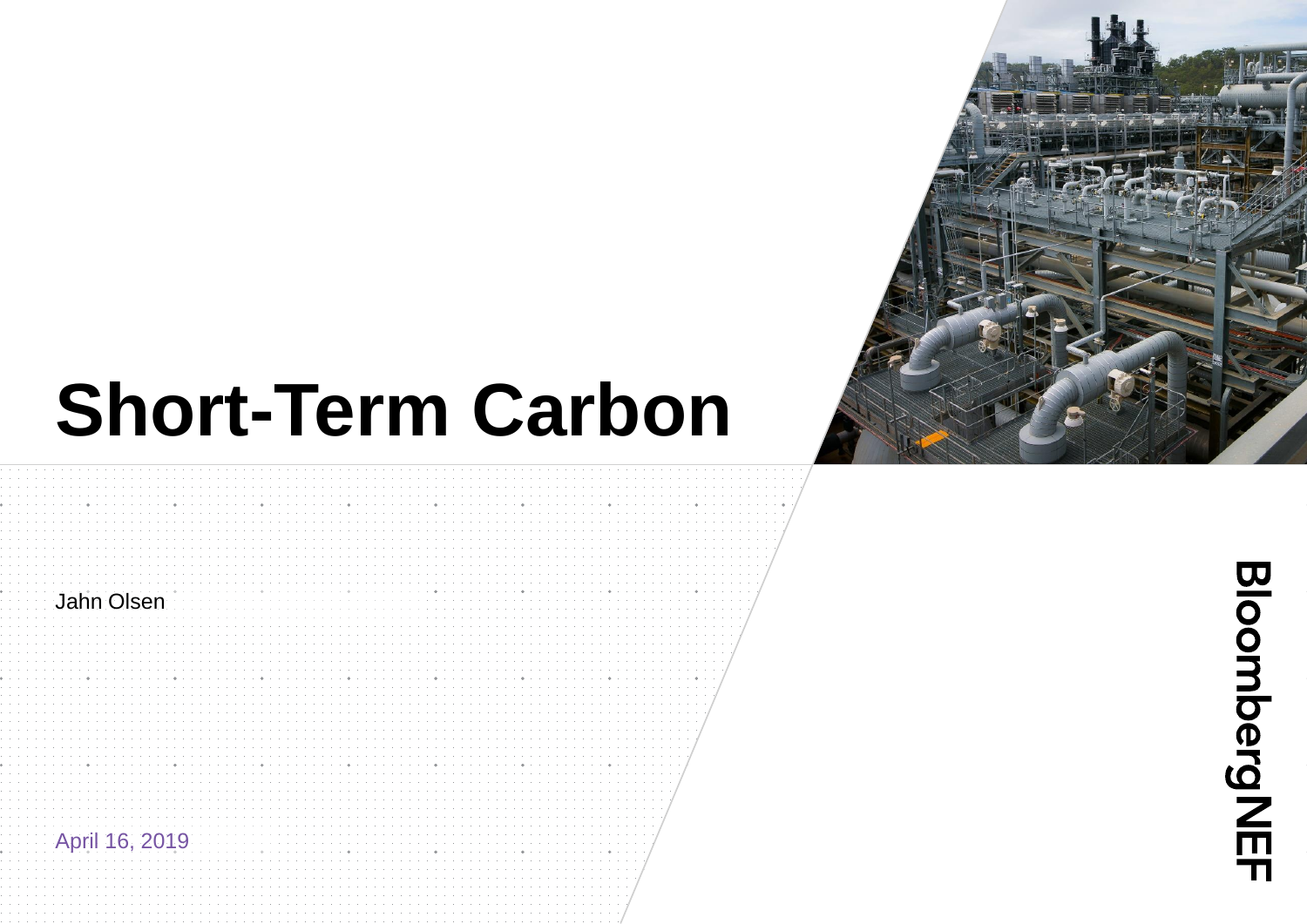# **Uncharted territory**





*Source: BloombergNEF*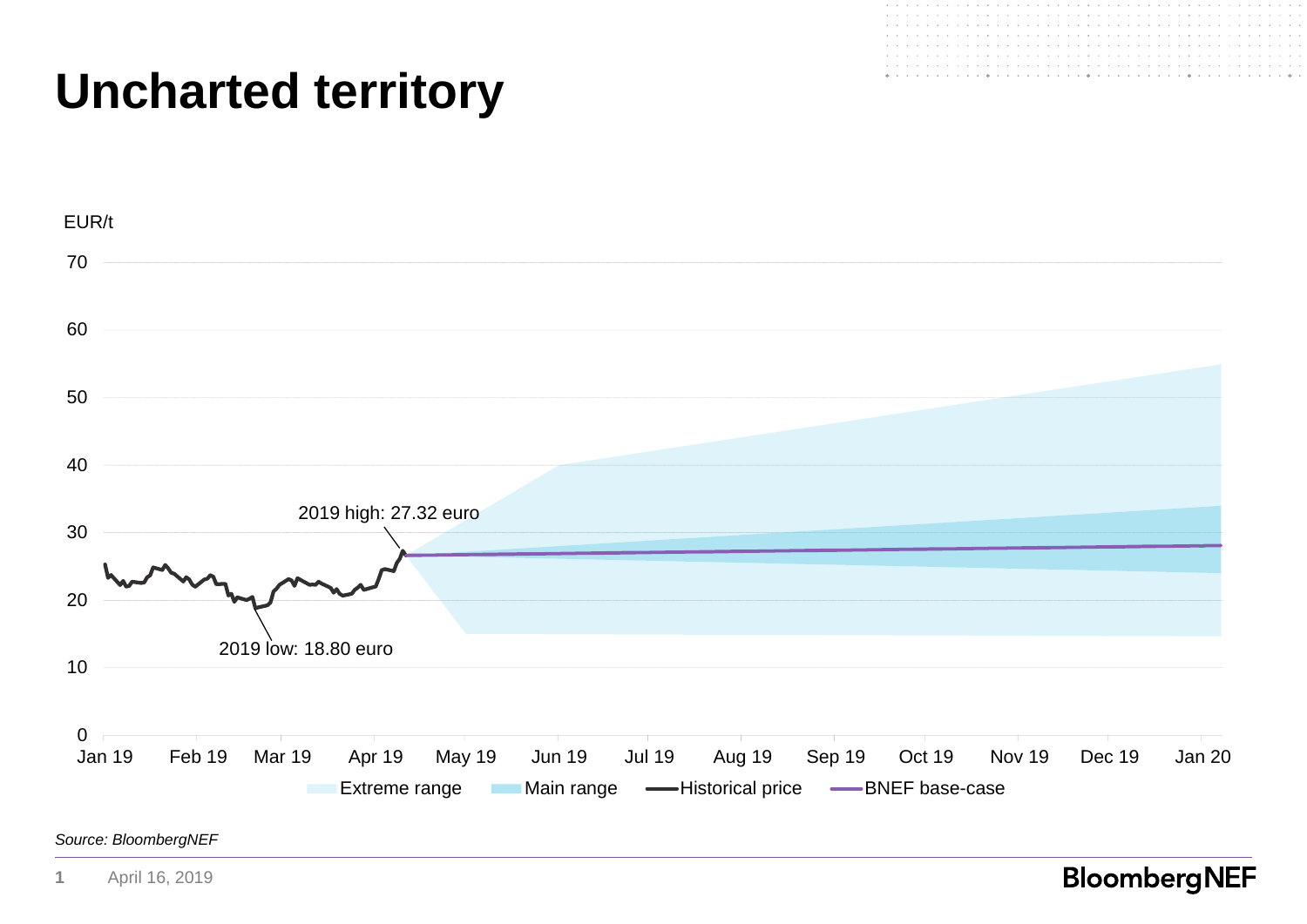



*Source: BloombergNEF. Note: TNAC = total number of allowances in circulation.*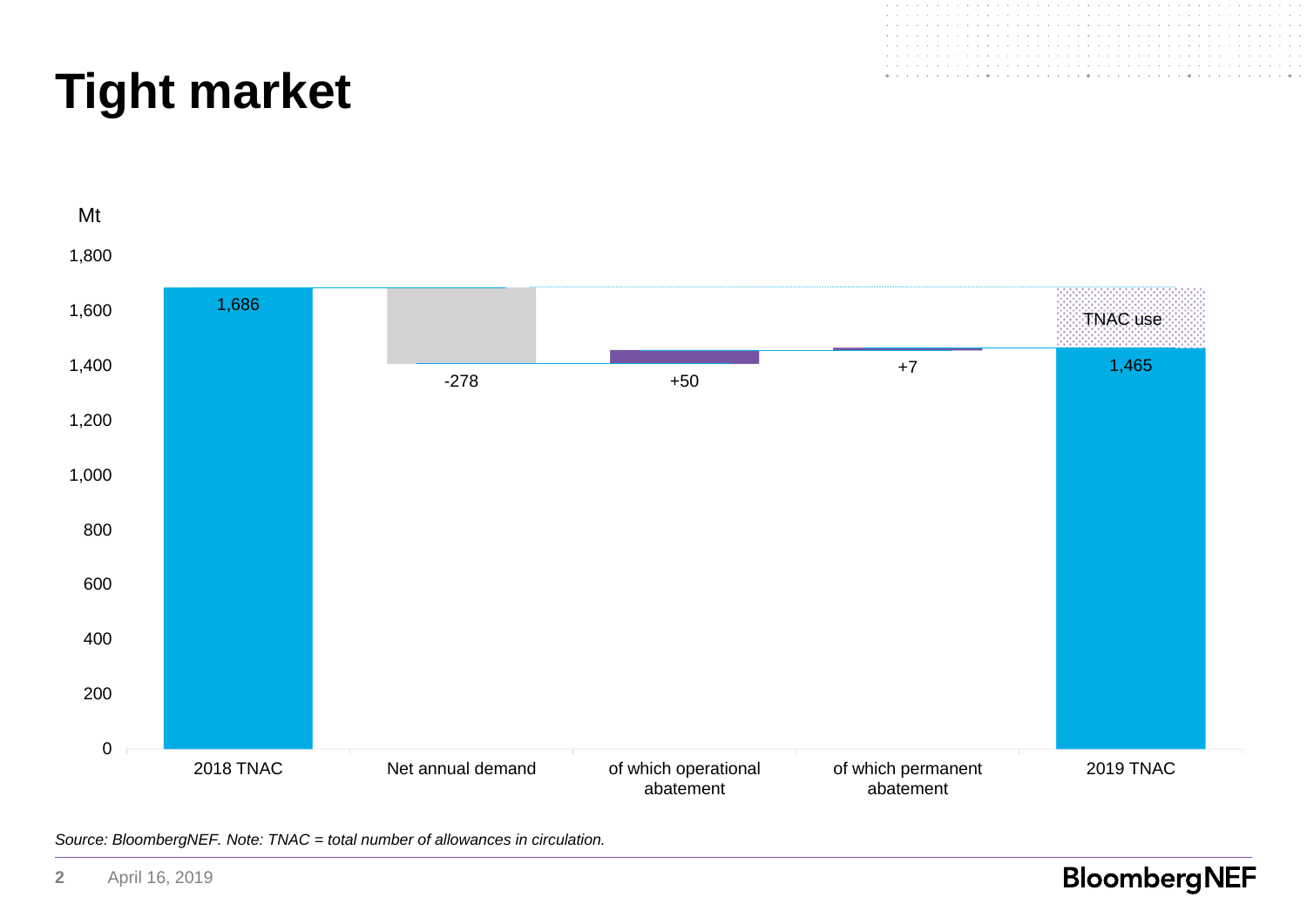# **Upside risk, industrial stockpiling**

## **Price with different levels of industrial stockpiling**



## *Source: BloombergNEF*

April 16, 2019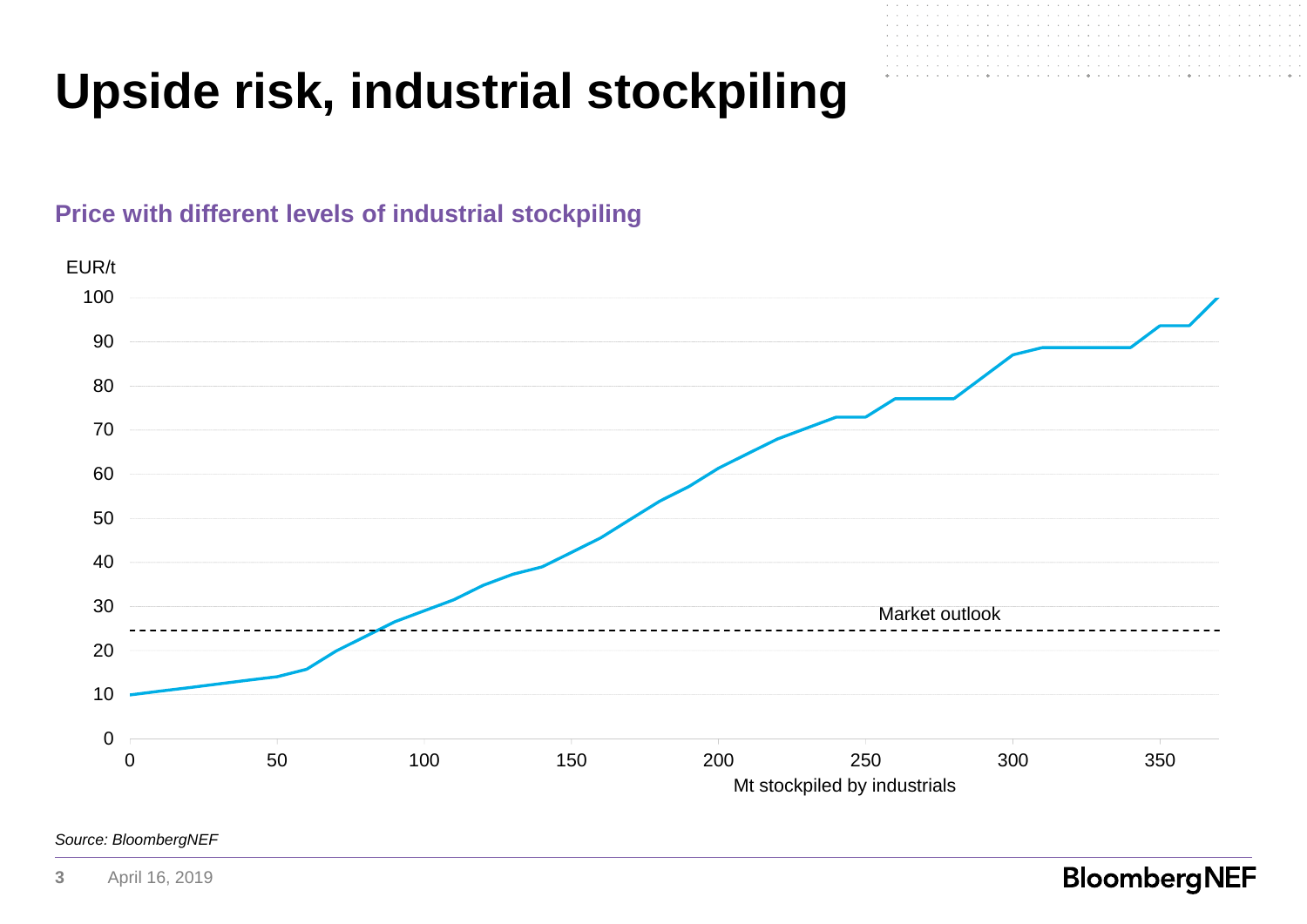## **1. Recent price moves**

# **Downside risk, a loose gas market**

## **Before:** Gas forward curve **After:** Gas forward curve

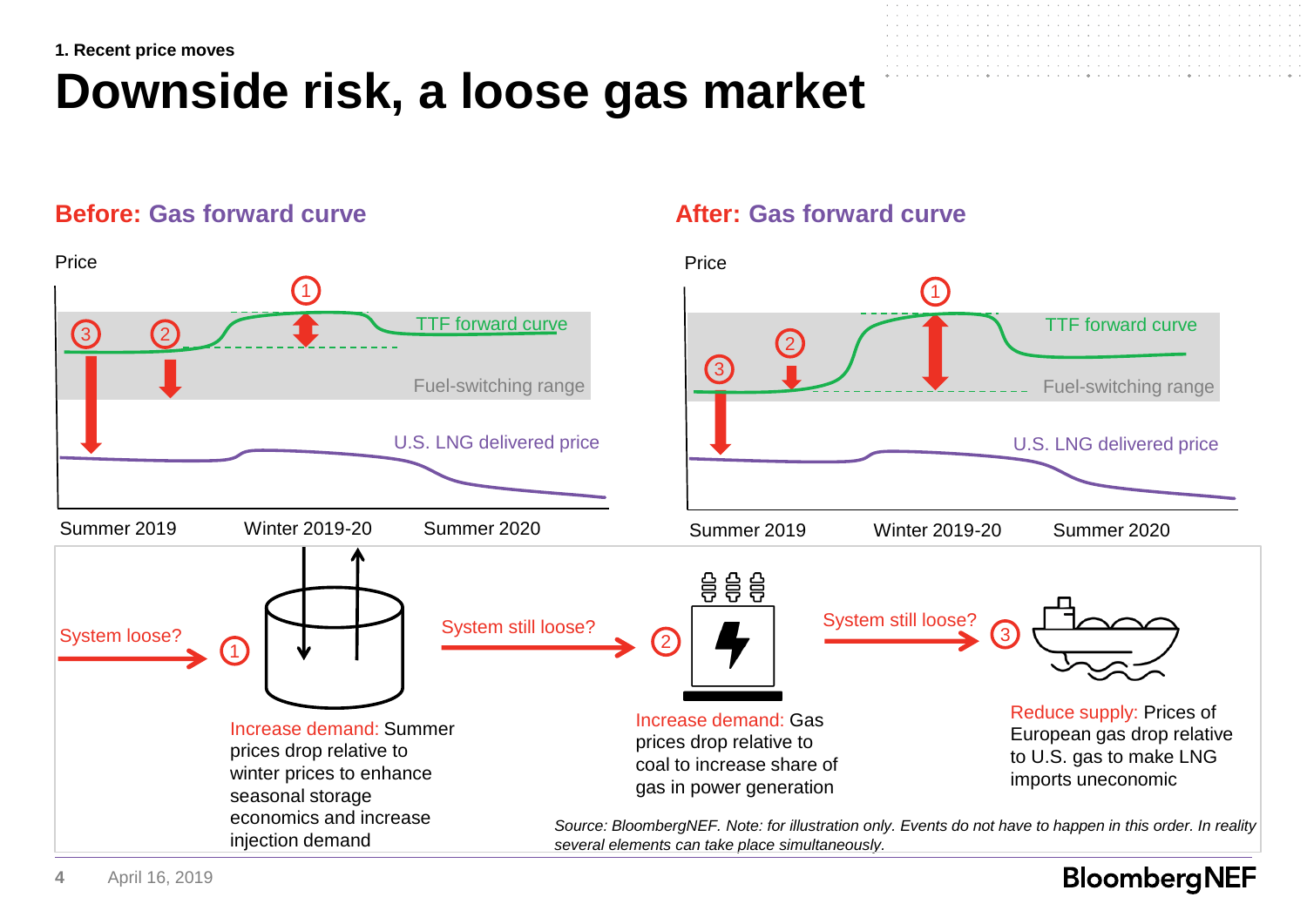# **Downside risk, a loose gas market**

## **Year-on-year change in fundamentals <b>How to correct the imbalance**



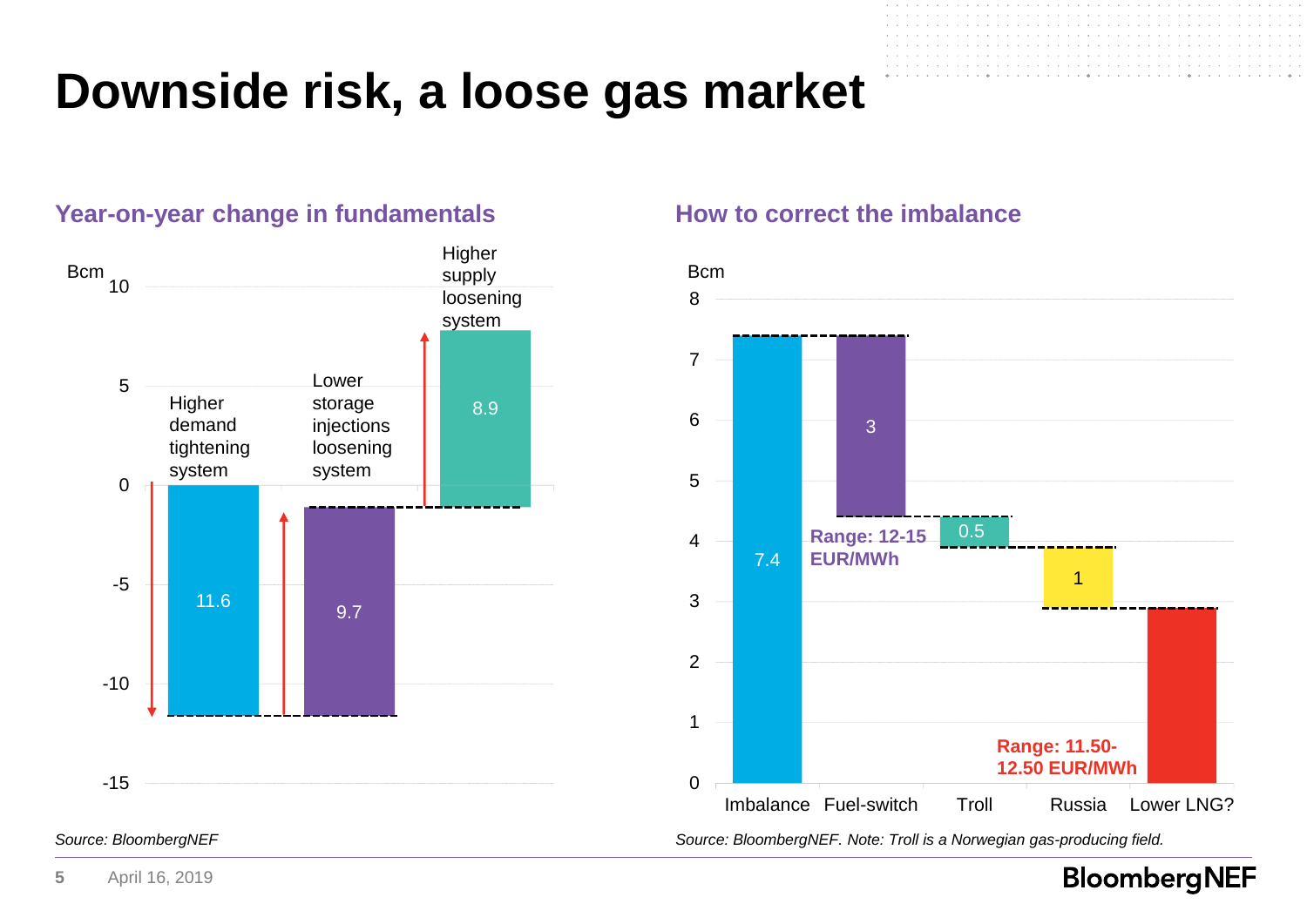## **1. Recent price moves**

## **Gas market response**







## **TTF 3Q versus fuel-switching range**

EUR/MWh



*Source: BloombergNEF, ICE, CME*

- Summer TTF prices have opened one of their largest discounts to front winter prices in recent years. Storage capacity in Europe has been heavily subscribed. 1
- Summer TTF prices have dropped relative to the fuelswitching range. The fuel-switching range is a range of gas prices that indicate where a gas-fired power station of a certain efficiency is more competitive than a coalfired power station of a certain efficiency. TTF prices at the low end of this range suggest that low-efficiency gasfired stations are more competitive than high-efficiency coal-fired stations over summer. 2

U.S. LNG remains economic to deliver to Europe. 3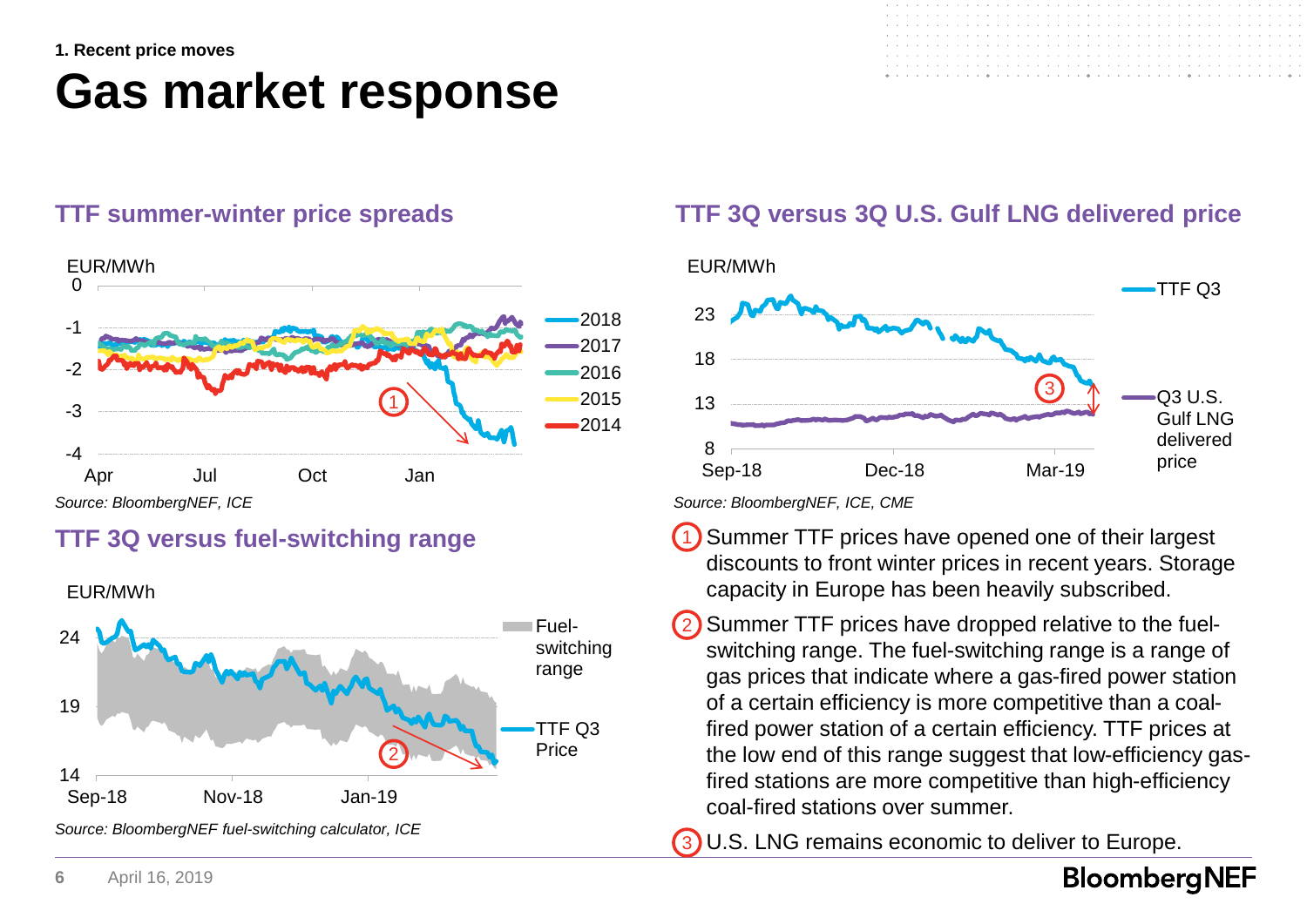# **Copyright and disclaimer**



The data included in these materials are for illustrative purposes only. The BLOOMBERG TERMINAL service and Bloomberg data products (the "Services") are owned and distributed by Bloomberg Finance L.P. ("BFLP") except (i) in Argentina, Australia and certain jurisdictions in the Pacific islands, Bermuda, China, India, Japan, Korea and New Zealand, where Bloomberg L.P. and its subsidiaries ("BLP") distribute these products, and (ii) in Singapore and the jurisdictions serviced by Bloomberg's Singapore office, where a subsidiary of BFLP distributes these products. BLP provides BFLP and its subsidiaries with global marketing and operational support and service. Certain features, functions, products and services are available only to sophisticated investors and only where permitted. BFLP, BLP and their affiliates do not guarantee the accuracy of prices or other information in the Services. Nothing in the Services shall constitute or be construed as an offering of financial instruments by BFLP, BLP or their affiliates, or as investment advice or recommendations by BFLP, BLP or their affiliates of an investment strategy or whether or not to "buy", "sell" or "hold" an investment. Information available via the Services should not be considered as information sufficient upon which to base an investment decision. The following are trademarks and service marks of BFLP, a Delaware limited partnership, or its subsidiaries: BLOOMBERG, BLOOMBERG ANYWHERE, BLOOMBERG MARKETS, BLOOMBERG NEWS, BLOOMBERG PROFESSIONAL, BLOOMBERG TERMINAL and BLOOMBERG.COM. Absence of any trademark or service mark from this list does not waive Bloomberg's intellectual property rights in that name, mark or logo. All rights reserved. © 2019 Bloomberg.